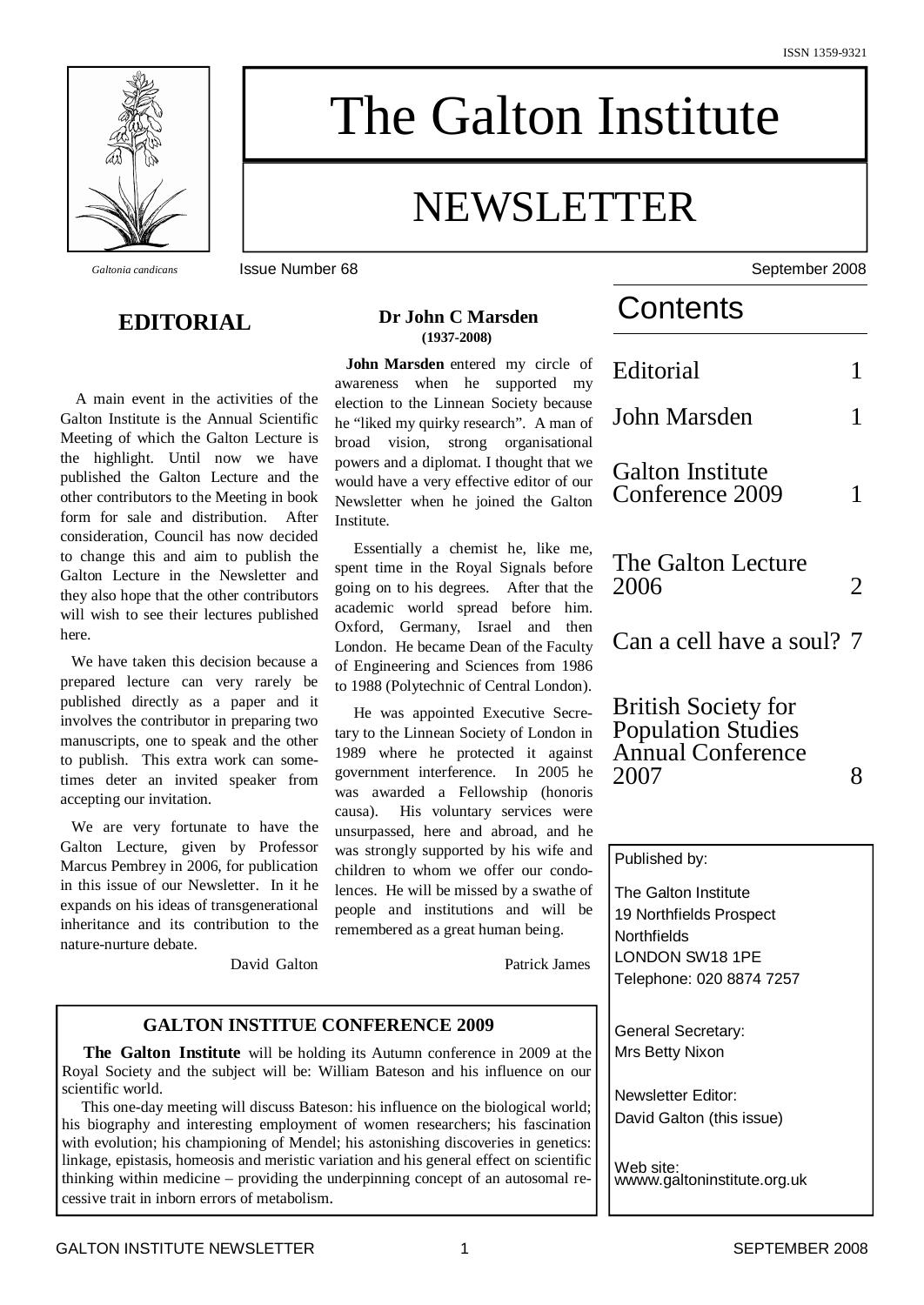#### **THE GALTON LECTURE 2006 Abridged**

#### **Human inheritance, differences and diseases: putting genes in their place**

#### **Marcus Pembrey Institute of Child Health, University College London**

I feel very honoured to be giving the 2006 Galton Lecture and thank the Galton Institute for inviting me. It is a particular pleasure to be following in the footsteps of three of my mentors, John Fraser Roberts, Cedric Carter and Jim Tanner, all of whom were Galton lecturers and worked here at the Institute of Child Health and Great Ormond Street Children's Hospital.

As a practising clinical geneticist, I was all too aware of the need to understand how *differences* in human health and well-being arise in order to be able to help individuals, families and, indeed, populations optimise their health in the future. Basically the observed differences can be seen as the results of 'experiments of nature' the details of which one tries to reconstruct. The advances in molecular genetics over the last 30 years and more recently the human genome project have helped greatly in that process, but it is important to also recognise the wonderful contribution of families and study participants without whom none of the research I am going to talk about would have been possible. In my experience people fully understand that our responsibility to 'care for' is inextricably linked to our responsibility to 'learn from' and are keen to help. With the rare, single-gene disorders and chromosomal abnormalities, the focus of clinical genetics, the affected person or their parents usually approach us for help. On many occasions we have to enlist the help of the extended family, for example, to provide blood samples for DNA analysis in order that we may learn more about the underlying mutation that is causing the family problem. Success in defining the causal mutation then allows us to offer carrier detection or prenatal diagnosis should this be requested in the future. This 'circle of hope' has proved remarkably effective over the years, advancing both our knowledge of rare genetic disorders and human genetics in general as well as providing services for affected families. In clinical genetics, service and research go hand in hand.

A rather different approach is needed for the study of common multifactorial disorders, such as diabetes, asthma or schizophrenia. There is a trend to call this class of common disease 'complex' which is just another way of saying we really haven't a clue as to what the underlying causes are. With common complex disorders it becomes more likely that the circle of hope is entered at the 'learn from' stage. Indeed with population cohort studies one is at pains to explain that medical benefits from the research may be a long way off, but still most people are willing to participate.

#### **Discovering the role of genes in disease**

#### **Mendelian disorders**

Thanks to classical medical genetics as practised by Fraser Roberts from the 1940s we are good at finding the cause of disorders showing Mendelian patterns of inheritance. There is a very good reason for this. By definition there is a single DNA mutation that causes a condition with distinctive features. If the features were not distinct from normal variation the Mendelian pattern of inheritance would not be discernable in the extended family or collection of families. I am reminded of silly debates as a medical student about which is best, medicine or surgery. The would-be surgeons pointed to a much greater success rate with surgical treatments, but I would counter that they define what is 'surgical' by what is helped by surgery. The same could be said of medical geneticists and their focus on single gene disorders. It is a matter of 'framing' disease. In Mendelian disorders, what we call the disease is framed by its cause, so it is not surprising that we have an effective strategy for discovering the causative mutation. It is very different with common 'complex' disorders. A single example, the vanishing rare disorder of speech in the now famous KE family, illustrates the power of modern molecular genetics to discover the mutation in a Mendelian disorder.

*KE Family* My clinical geneticist colleague, Dr Michael Baraitser, was asked to see members of this large 3-generation family where half the members failed to develop intelligible speech until teenage years despite adequate cognitive ability and opportunity. Severe developmental verbal dyspraxia was diagnosed. In collaboration with Faraneh Vargha-Khadem, now professor of Developmental Cognitive Neuroscience at the Institute of Child Health, we set out to define the disorder more precisely and map the mutant gene responsible. As mapping techniques improved we linked up with Professor Tony Monaco and Dr Simon Fisher in Oxford and soon mapped what we called the Speech 1 locus (SPCH1) to the 7q31 region of chromosome 7. The Oxford group went on to show that the mutant gene was FOXP2, one of a family of 'forkhead box' genes encoding transcription factors with a forkhead DNAbinding domain (Lai et al 2001). Affected members have a point mutation that alters an amino-acid residue in the key forkhead domain that is invariant in the animal kingdom. Independent evidence of the involvement of the FOXP2 gene in verbal dyspraxia came from case CS who had a chromosomal translocation disrupting the FOXP2 gene.

In parallel with the genetic studies, structural and functional brain imaging comparing the affected members with the unaffected members of the KE family was able to provide further evidence that the FOXP2 gene is critically involved in the development of the neural systems that mediate speech and language Finally, having a genetic handle on the development of speech allows an evolutionary question to be put; was the FOXP2 gene central or peripheral to the emergence of speech in humans? A group from Leipzig, Germany compared the DNA sequence that encodes the FOXP2 protein from chimpanzee, gorilla, orangutan, rhesus macaque and mouse with the human. They found that, although the FOXP2 protein is highly conserved (being among the 5% most-conserved proteins), two of the three amino-acid differences between humans and mice occurred on the human lineage after separation from the common ancestor with the chimpanzee. These changes and the pattern of nucleotide polymorphisms strongly suggest that the FOXP2 gene has been a target for selection during recent human evolution (Enard et al 2002).

#### **'Simple' gene-environment interaction**

The degree to which a Mendelian disorder manifests as overt disease may depend on the environment. At one end of the spectrum of Mendelian disorders the mutation causes manifest disease whatever the environment as with the KE family members carrying the FOXP2 mutation. However there are also examples where the underlying defect is inherited in a simple Mendelian fashion, but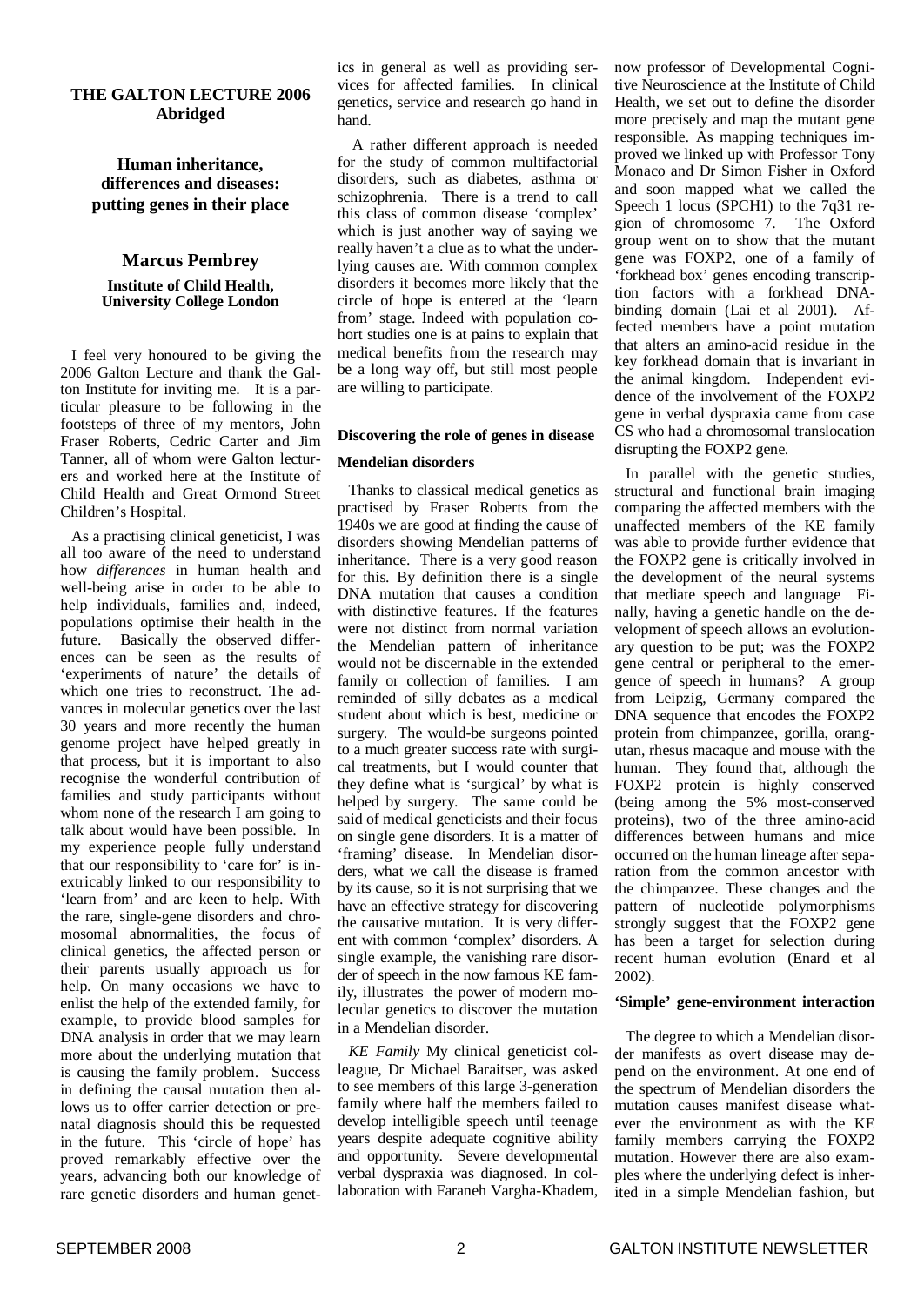disease only emerges with particular environmental exposures. This might be said to represent a simple geneenvironment interaction and 'favism' provides our example. However the word simple is deceptive. Note the reference to the inherited *underlying defect.* It is basically a case of simple when you know how, being wise after the event! The 'event' in this instance is more than fifty years of research on susceptibility to illness on eating broad or fava beans (*Vicia faba*), a trait that seemed to follow an X-linked pattern of inheritance. The accompanying anaemia focused attention on the blood (a readily available tissue for research) and the biochemical lesion was shown to be deficiency of glucose-6 phosphate dehydrogenase (G6PD) an enzyme that is important in reducing oxidant stress on the red cells. G6PD deficiency is very common in the oases of eastern Saudi Arabia, where I was studying benign sickle cell disease in the early 70's. About 45% of males in the Qatif oasis had G6PD deficiency. It was common because the gene had been selected for in the face of endemic malaria against which it offered some protection. The added oxidant stress of the malarial parasite destroys the G6PD - deficient red cells before the parasite can grow. That's the beneficial aspect. The downside is that the vicine and covicine in fava beans also generates oxidant stress, which results in the red cells being destroyed too quickly causing haemolytic anaemia.

#### **Framing disease**

Our example of favism is 'simple' because we are able to frame the disease as just G6PD deficiency + fava beans  $=$ anaemia. What if we had to start with unspecified 'anaemia' as just part of the differential diagnosis of the collection of presenting symptoms. Haemolytic anaemia is just one subset of anaemia and so on. Our favism framing is secured by a specific simply inherited enzyme deficiency and knowledge of the sensitivity of red cells to oxidant stress. But where is the secure footing in framing schizophrenia? The term is more historical baggage than anything else. We are still searching for the underlying defect or defects and trying to clarify the physiological and biochemical sub-phenotypes (endo-phenotypes) that would be the equivalent of undue sensitivity of red cells to oxidant stress in G6PD deficiency. Many of the common complex disorders suffer from rather arbitrary framing. That is why there are international committees that arbitrate on disease definitions! Quite simply in many cases we don't yet know enough (or are failing to look at it in the right way) for our framing of common disease to map onto human biology in a meaningful way. A serious mismatch between medical classification - doctor diagnosis - and the actual variations in people's responses to life's challenges, either helpful in restoring health or otherwise, can thwart medical research, particularly where this is based on a case-control design without<br>incorporating functional endoincorporating functional endophenotypes. Such a design makes the big assumption that the chosen case definition is meaningful in terms of human biology. In essence this catch 22 stems from a payoff between outcome definition and statistical power. Framing a prior hypothesis with a tight definition of disease gives you the necessary statistical power, but your tight definition has a high chance of being inappropriate. If a discovery approach is used testing a collection of traits thought to be relevant to the health outcome of interest, you increase the chance of including appropriate measures, but you run into multiple testing problems? How to proceed? I suggest we go back to first principles.

#### **Getting to know what we don't know**

#### **Some basic principles**

It pays to start with a basic statement with which most would agree and take it from there. *Differences between people's response to life's challenges - what one can call their adult 'constitution' - are due to a combination of inheritance and developmental experience*. I couch the differences between people in terms of response, because this captures the essence of biology in one word; a stimulus triggering action that is already programmed.

A second principle has already been emphasised. Life is a compromise, a balancing act. This is true of evolved genetic differences in populations as we saw with sickle cell and G6PD deficiency in populations challenged by endemic malaria. The balancing act also applies to individuals. Development of the immune system is a tightrope walk between adequate immune response to infectious organisms and avoiding auto-immune disease, allergies or an over vigorous host response during infection.

A third principle I wish to emphasise is the slippery nature of the phrase 'genetic effect' in complex disease when the environment is not specified. 'Genetic effects' may be strongly conditional on the

environmental pressures. The genetic effect, in terms of risk ratio, could peak at a *moderate* level of exposure. All genotypes are 'overwhelmed' at higher levels, whilst low exposure is barely sufficient to bring out the genetic differences. Thus not only does one have to consider the size of the effect of an environmental exposure varying with genotype, but also a genotypic effect varying with the level of an exposure. A very clear but extreme example is that if a large, representative group of people were starved for some reason, the first half to die would be genetically different from the survivors, but all would succumb in the end. It is this conditional nature of 'genetic effect' in complex diseases or traits that makes me very wary of 'heritability' estimates from twin studies when the particular environmental pressures are not specified.

A fourth principle is that development builds on what went before. The developmental process from fertilised egg to adulthood has numerous critical periods or windows of vulnerability with respect to the effect of particular environmental exposures. An adverse effect at that time cannot be undone whatever happens thereafter. Thalidomide only causes physical abnormalities when the mother takes the drug between the  $35<sup>th</sup>$  and  $50<sup>th</sup>$ day of pregnancy (day 1 being the first day of the last menstrual period). Sometimes the window of vulnerability to otherwise harmless exposures is a matter of immature defences. For example, red cell haemolysis due to G6PD deficiency can exacerbate jaundice in the newborn, a time when conjugation and secretion of bilirubin by its own liver has yet to reach mature capacity and, of course, bilirubin can no longer be removed via the mother's placenta. Sadly, just when unconjugated bilirubin is liable to rise, the newborn's brain is still unduly sensitive to its effects and without treatment cerebral palsy can follow.

#### **Maladaptive 'programming'**

In one sense, being caught with immature defences is just unfortunate timing, but there may be a rather more complicated difficulty during development that I will call maladaptive programming. There is circumstantial evidence that the developing baby adapts its metabolism to match the intra-uterine environment and elements of this adaptation, e.g. the particular set points for feedback control, persist for life. This view underlies the fetal origins of adult disease hypothesis that proposes that some exposures during pregnancy 'programme' the developing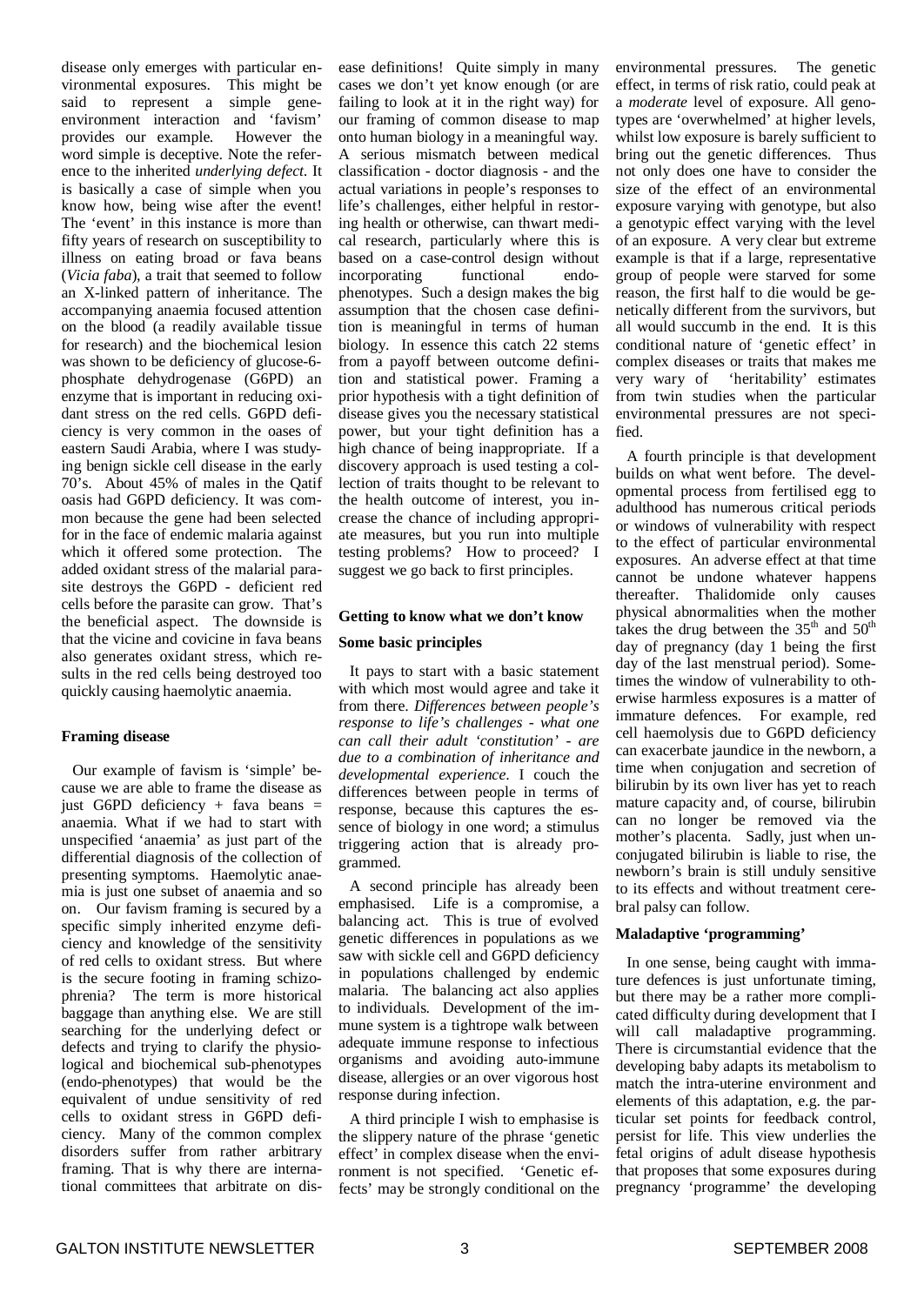fetus in such a way that the individual has an increased risk of certain adultonset diseases (at least with Western lifestyles). One intriguing Swedish study using historical data on big swings in food supply found a link between food supply in pregnancy and death from stroke in the offspring in later life. It was not good or poor food supply that was associated with an increased risk of a cerebral vascular accident, but a *change* in mid pregnancy. The risk was there whether the food supply went from good to poor or poor to good . To me this suggests that the fetus, faced with conflicting signals, switches to a default mode of development. The default mode ensures 'good enough' growth and development to reproduce, but also carries risks of adult onset disease.

#### **Capture of developmental experience**

From the time it was accepted that all cells of the body (with very few exceptions) have all the same genes, it has been obvious that there must be a system for switching genes on and off. If our skin cells had active haemoglobin genes like blood cells, we would look like rotting tomatoes! How is gene activity (gene expression) controlled? Shortterm regulation of gene activity as we go about our daily living is mediated through transcription factors. These are proteins that group together and then bind the DNA upstream of the gene, a region called the promoter, where they usher in DNA-directed RNA polymerase to transcribe the gene into messenger RNA. Messenger RNA specifies the synthesis of polypeptides that subsequently form proteins. However, development demands more than transient regulation of gene activity. As the different cells and tissues of the body emerge during embryological development, the pattern of gene expression appropriate to those cells has to be captured, in part, by selective gene silencing. Furthermore this silencing has to be faithfully transmitted during cell replication as the tissue grows and is maintained in the face of cell turnover. This developmental silencing is caused by epigenetic modification, namely selective DNA methylation and modification of histones – the main protein component of chromatin - without changes in DNA sequence. We still know very little about how epigenetic modification in response to developmental cues (from neighbouring embryonic cells, for example) or nutritional and other environmental exposures is co-ordinated. What we do know is that completion of the human genome project is just a start. It has defined the keys of the piano. We must now think in terms of the music. Research is moving on from DNA sequence or genomic structure and organisation to all aspects of gene function, developmental genetics/epigenetics and large-scale population studies that incorporate genetic variation.

#### **Avon Longitudinal Study of Parents and Children (ALSPAC).**

I hope it is clear from the foregoing that if we are going to understand complex diseases, we need a *developmental* approach to research that incorporates data on genetic variation and measured exposures and outcomes. ALSPAC, also known as Children of the Nineties, is such a study (www.alspac.bristol.ac.uk). Based at the University of Bristol it has studied children born in three local health districts in great detail over the last 15 years. Enrolled mothers were resident in these Avon health districts with an expected date of delivery between 1.4.1991 and 31.12.1992. Mothers interested in taking part and completing at least one questionnaire produced 14,541 pregnancies representing about 85% of the eligible population. The overall objectives of the study are to understand the ways in which the physical and social environment interact over time with genetic inheritance to affect health, behaviour and development in infancy, childhood and then into adulthood. I met Professor Jean Golding, ALSPAC director until last year, in 1988 during the 5-year period of planning and piloting. She asked me to lead the genetic aspects.

We have DNA with generic consent for undisclosed genetic analysis on over 10,000 children and 10,000 mothers and immortalised cell lines on over 6000 children and thousands of parents. AL-SPAC has a wide range of detailed phenotypic information on health outcomes and quantitative traits or sub-phenotypes and can also bring a population perspective to genetic associations found in family and case-control studies.

This was the case with the recent discovery by Irwin McLean's group in Dundee that filaggrin gene mutations, affecting 10% of the north European population, are a significant risk factor in eczema and atopic asthma. Significantly, the starting point was a Mendelian disorder, ichthyosis vulgaris, giving dry, flaky skin and a risk of eczema. Since this Galton lecture in 2006, the impact of the two commonest filaggrin null mutations  $(R501X$  and 2282del14) have been studied in ALSPAC. The mutations were confirmed as strong genetic determinants of eczema, early wheeze and asthma in the context of eczema, and atopic sensitisation with odds ratios of 2-3. The two null mutations conferred a population attributable risk for the above outcomes of 15-16% raising the prospect that newborn screening might allow useful preventative measures in future.

#### **Why we are interested in early growth**

ALSPAC was designed with the measure of early growth as one of the key areas, because there is increasing evidence that this might allow us to gain some insight into the developmental origins of some adult diseases. As already mentioned, there is a wellestablished association of low birth weight and certain patterns of early growth with later cardiovascular disease and type 2 diabetes. How might this robust association across many decades be maintained? There are three broad possibilities. It could be social and lifestyle patterning, a persistence of an unhealthy life style leading first to poor fetal growth and then later to the adult disease. It could be some form of epigenetic programming of the baby by an adverse exposure but just during a critical period in its development. It might be due to classical genetics with the baby inheriting DNA sequence variants that predispose to poor fetal growth *and* adult disease risk. Finally it might be due to some other form of inheritance yet to be fully characterised. It is highly likely that the first three all play some part. Sorting out the contributions of each will be difficult but instructive.

#### **The nature of inheritance**

People tend to equate biological inheritance from parents with the information contained in the genes, the DNA sequences and their variations. However, it is important to recognise that much of the information transfer from one generation to the next is via that large fully functioning cell, the ovum. DNA does not transmit 'livingness'. This comes with the egg sailing like a self-contained spaceship from one generation to the next. It brings the cell membrane with all its signalling, the cytoplasm with all its organelles like mitochondria, as well as its nucleus carrying the maternal contribution of chromosomes and genes amongst other things. During development the mother provides further information to the baby in the form of molecules across the placenta.

These elements of biological inheri-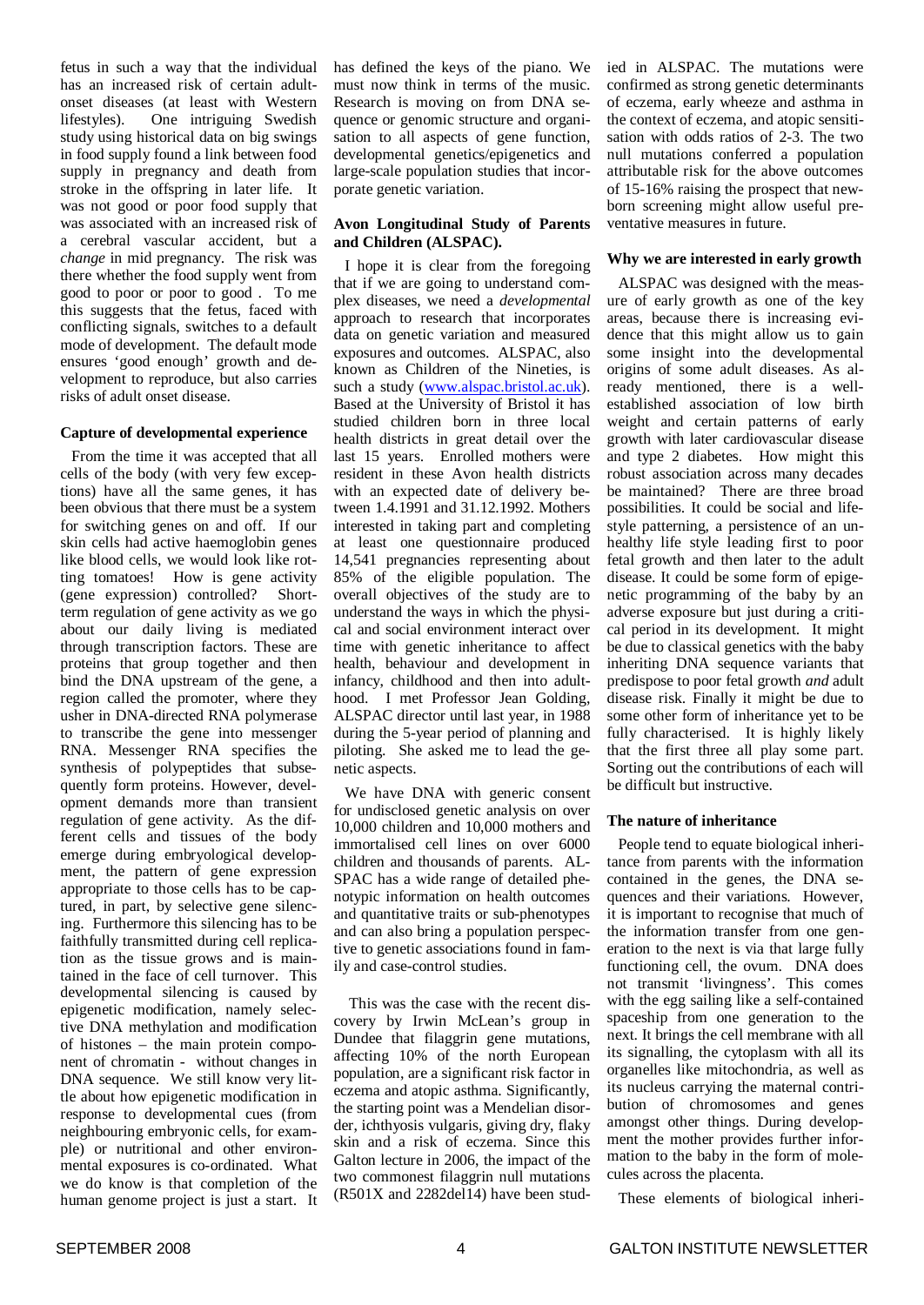tance have been recognised for a very cluding the ALSPAC samples, the com-lated that there was no help if the prolong time. In recent years we have had to mon variant (G/A -30) in the promoter bands' ancestors suffered a failed harvest. add the transmission of epigenetic infor- region of the GCK gene influences fast- Furthermore there are very good historimation, at least some key methylated ing glucose. Interestingly, the *maternal* cal records of harvests and food prices in DNA sequences in imprinted genes. Discovered in mammals from the late 1980s onwards, imprinted genes are characterised by being active or silent depending on their parent of origin. Exactly the same gene in terms of DNA sequence can be passed down from generation to generation, but will be active or silent in the offspring dependent on whether it last went through egg or sperm formation. Some imprinted genes are only expressed from the paternally-derived chromosome, whilst other imprinted genes are only expressed from the maternally-derived chromosome. How does the chromosome carrying such a gene know which parent it came from? It must carry a 'tag' or imprint from the egg or sperm f. In other words an epigenetic mark placed in the parental generation influences gene expression in the next generation.

Bearing in mind our interest at AL-SPAC in early growth and its link to adult disease, I have chosen two examples that reveal unusual aspects of inheritance that will need to be born in mind as we try to unpick the causal factors in the rise in obesity for example. One example concerns transgenerational effects down the female line and the other down the male line. They illustrate the blurring of the simplistic concepts of nature and nurture in real life.

#### **Maternal genetics contributes to the intra-uterine 'environment'**

Blood glucose concentration is tightly regulated in humans despite considerable variation in food intake. One of the principle regulators of fasting blood glucose concentration is the enzyme glucokinase (GCK) which acts as the "pancreatic beta-cell glucose sensor". This is known from rare GCK mutations that cause a sub-type of diabetes known as maturityonset diabetes of the young (MODY) characterised by mild, stable fasting hyperglycaemia. In pregnancy maternal fasting blood glucose concentration is one determinant of offspring birth weight with maternal hyperglycaemia stimulating the release of fetal insulin, an important fetal growth factor. Whilst it is known that rare MODY GCK mutations in either the mother or fetus have a marked impact on fetal growth, it was not known whether common variants in the GCK gene influence the fasting blood glucose level (within the 'normal' range) or birth weight. To summarise a lot of work led by Hattersley's group and in-

but not the fetal genotype was associated Sweden, a practice introduced to ensure with birth weight, so the mother's geno-His Majesty the King got his due taxes. type contributes to the baby's environ-In the ensuing email exchanges Olle and I ment.

#### **Transgenerational effects down the** target and agreed diabetes was a good **male line**

For the last 14 years I have been fascinated by the possibility that sperm or eggs might carry information about the ancestral environment as part of an evolved transgenerational adaptation mechanism . Indeed I have a picture of sperm in my home office with a caption asking just that question: do these carry information about the ancestral environment? This interest arose from my group's research into the inheritance of Angelman syndrome which proved to involve an imprinted gene

I love to speculate so I could not resist an invitation to wind up the Florence meeting on imprinting in 1994 with a 'no holds barred' speculation on why imprinted genes were maintained in humans. It seemed to me that if the silencing process of imprinted genes was responsive to sea changes in the environment, this could provide a mechanism for transgenerational adaptation. I soon became convinced that the only way forward in the search for evidence of epigenetic inheritance was to find transgenerational effects down the male line, because these would not be confounded by transplacental signals.

#### **The Överkalix – ALSPAC collaboration**

In May 2000 I received an email out of the blue saying 'In follow-up of longterm effects on survival using historical cohorts in Sweden I have seen intergenerational effects from good and poor availability of food during the slow growth period before the prepubertal peak. Paternal grandparental availability of food influenced the longevity of the grandchild, good availability giving a shorter life of the grandchild, poor availability giving a longer life'. It was from Professor 'Olle' Bygren, a retired public health doctor in the Social Medicine Department of Umeå University, Sweden.

You can imagine my excitement! Our collaboration was born. The grandchildren (probands) in his study (Bygren et al 2001) were born in1905 in the Överkalix parish in northernmost Sweden. In the 19<sup>th</sup> century this community was so iso-

discussed which imprinted genes or relevant outcomes it would be sensible to candidate. In their follow-up work to look at cause of death, the Umeå group enlarged the sample to include 1890, 1905 and 1920 Överkalix cohorts. Focusing on the slow growth period in midchildhood the study showed that the father's poor food supply and the mother's good food supply were associated with a lower risk of cardiovascular death. However, again there was also a striking association with the paternal grandfather's food supply in mid-childhood, this time with his grandchild's risk of diabetic death. Although the numbers were small there was a statistically significant fourfold risk of diabetes being on the grandchild's death certificate if the paternal grandfather had a good food supply during his slow growth period in midchildhood.

These are difficult studies to do, having many potential confounders, but the significant outcomes had been *prior* hypotheses. Nevertheless, a key part of validating associations is replication.

Jean Golding and I decided to try and replicate some of the findings in the two generations of ALSPAC. Could we detect a transgenerational effect triggered during the paternal slow growth period? ALSPAC fathers didn't have big swings in food supply during their childhood so Jean suggested we use onset of cigarette smoking as the paternal exposure. 5357 fathers reported smoking, 166 starting before 11 years and therefore in their slow growth period. We hypothesised that any effect detected would only be with onset of smoking *before* puberty. ALSPAC has so many potential outcome measures that we had to be careful to limit these, in advance, to outcomes based on the Överkalix findings on cardiovascular disease and diabetes. We looked at birth weight and gestational length, plus height, weight, blood pressure and cholesterol at ages 7 and 9 years. We were able to correct for many confounding factors, a key one being continued paternal smoking in order to be able to test for the *onset* of smoking *per se*. We found that early onset of paternal smoking did indeed affect growth of future offspring. There was a trend of lower gestational length with earlier onset of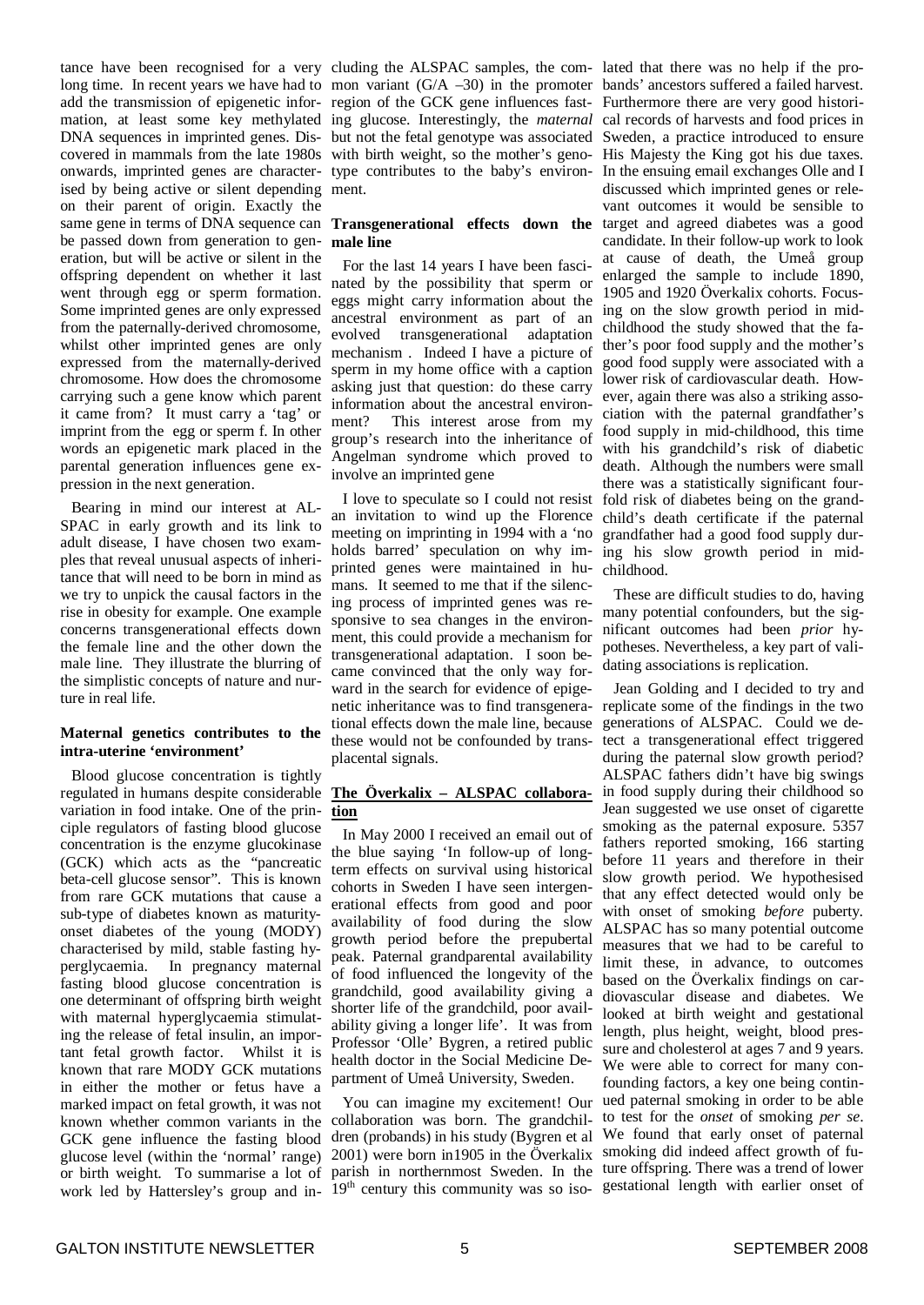paternal smoking that showed a significant interaction with gender  $(P=0.028)$ with the transgenerational effect restricted to boys (trend P=0.008, twotailed test). After appropriate adjustment there was a trend of larger body mass index (BMI) at 9 years with earlier onset of paternal smoking and this was also restricted to boys  $-$  F=3.49, P=0.015; trend P=0.025. We don't know the midchildhood growth patterns and puberty onset of the ALSPAC fathers, but interpret the significant trend of decreasing BMI in the son with later onset of paternal smoking as reflecting the increasing proportion of fathers who had progressed from their slow growth period into the pre-pubertal growth spurt and puberty. This supports the Överkalix observation that exposure in the slow growth period, but not later in puberty, can lead to a transgenerational effect.

Did the Överkalix data show a gender effect? I emailed Olle and suggested they re-analysed by sex of the proband and waited. The answer came back yes, dramatically so! The paternal grandfather's food supply in the slow growth period was only linked to the mortality risk ratio of grandsons, whilst paternal grandmother's food supply was only associated with the granddaughters' mortality risk ratio. The concordance between the Överkalix and ALSPAC findings could no longer be a coincidence. We seemed to have uncovered a sex-specific pattern of transgenerational effects triggered by 'adverse' exposures at a specific time in the development of the paternal ancestors. What was so special about the mid childhood slow growth period and the pre-pubertal growth spurt that Olle had originally selected for special attention when planning his studies in the late 1990's? These two periods were just selected as contrasting childhood periods in terms of growth rates and therefore nutritional needs. After the initial Överkalix transgenerational effects, confined to the slow growth period, were published I speculated that the slow growth period might be relevant to the capture of environmental information by sperm, since this is when the testis is gearing up to produce the first sperm . But now we have to take account of information capture by the young paternal grandmothers. Her eggs would have formed during her fetal and infant life. To look at this, we decided to check the effects of exposure to good or poor food supply during the whole of the paternal grandparents' development from conception to 20 years. The results show four striking features.

First, as a 'control' for social patterning and other lifestyle confounders down the

ence of the paternal grandfather's food 'maladaptation' to a modern world . It is supply on the mortality risk ratio of the early days in the study of male-line trans*granddaughters,* or the paternal grand-generational responses in humans, but mother's food supply on the mortality some coherence is emerging with respect risk ratio of the *grandsons*. The mortality to the outcomes observed in the Överkarisk ratios stay resolutely around 1.0. To lix cohort (increased cardiovascular and get such a 'control' is a rarity with historical data. Secondly, the strongest transgenerational effect is seen with the paternal grandmother's food supply when she herself was a fetus through to 3 years, just when her eggs were being formed. Thirdly, the slow growth period is confirmed as an exposure sensitive period for both grandfather and grandmother. Finally, the *direction* of the transgenerational association between ancestral food supply and mortality switches during exposure in the ancestral slow growth period. Why this is so, I just can't imagine. However the overall beauty of these results comes from the pattern they produce. I argue that you would not get this pattern if we were just dealing with epigenetic changes (or similar mechanisms for capture of experience) trickling through to the next generation due to failures in erasure mechanisms between generations. I suggest the pattern we see tells us that we have revealed – perhaps 'stumbled across' might be more accurate – an evolved transgenerational response mechanism in humans.

#### **So what's going on?**

At this point we don't know whether these transgenerational responses are mediated by epigenetic inheritance, but it remains a strong candidate. We hypothesise that the Y chromosome and, possibly, the X chromosome are involved given the unusual sex-specific transmission patterns. After all the bad press the Y chromosome has had of late – degenerate, on the way out of our evolution, etc it would be nice to think that it has a key ing the debate in terms of nature or nurrole in transgenerational responses to environmental challenges.

Since we published our findings from the Överkalix – ALSPAC collaboration, support for our conclusions has come from studies of paternal betel nut (*Areca catechu*) chewing. Dr Barbara Boucher is interested in betel nut as a risk factor for diabetes and had already shown transgenerational effects in mice. In collaboration with colleagues in Taiwan, they have now shown that paternal betal nut chewing is associated with the early onset of the Metabolic Syndrome in non betel nut chewing offspring. The Metabolic Syndrome is a collection of features, including obesity, insulin resistance and increased risk of diabetes and cardiovascu-Part 2 in volume 22, pages 507-513.

generations, we see absolutely no influ-lar disease which some regard as a diabetic deaths), in the ALSPAC cohort (increased BMI at 9 years) and now the metabolic syndrome in the Taiwanese studies. There is less obvious coherence in the ancestral triggers, unless one regards tobacco and betel nut addiction and swings in food supply (or something strongly associated with them) as 'uncertainty stress'. I suspect the evolved transgenerational response is fundamentally one of responding to an uncertain environment by switching the next generation(s) to a default mode that results in rapid early growth and early puberty, thereby advancing reproduction. If that is correct it makes sense that the ancestral environmental triggers have to operate before puberty, the last chance being Olle's slow growth period, otherwise the next generation is launched without the appropriate adaptations on board.

#### **Standing the nature-nurture debate on its head**.

Nature, nurture or neither? - that is the question for the conference. Like others I hope I have shown that if you mean by 'nature' - inherited genes and by 'nurture' – the physical or social environment, then it is rare that just one or the other explains the *differences* between people; it is usually a combination of both. Matt Ridley rightly points to the fact that for all of us our nature or genetic variation can only become manifest through the nurturing that permits development. Now we are faced with evidence that biological inheritance also incorporates information about our ancestors' developmental experience, so framture has become even more meaningless. You could even say of the male-line transgenerational responses I described that dad can do some 'nurturing' before conception. How meaningless is that! So with respect to the conference question, I would go for 'neither'. I hope that I have raised some more pertinent questions for the future and in doing so put genes in their rightful place.

A two-part account of this Galton Lecture with references and figures is published in Paediatric and Perinatal Epidemiology, September and December 2008. Part 1 in volume 22**,** pages 497–504 and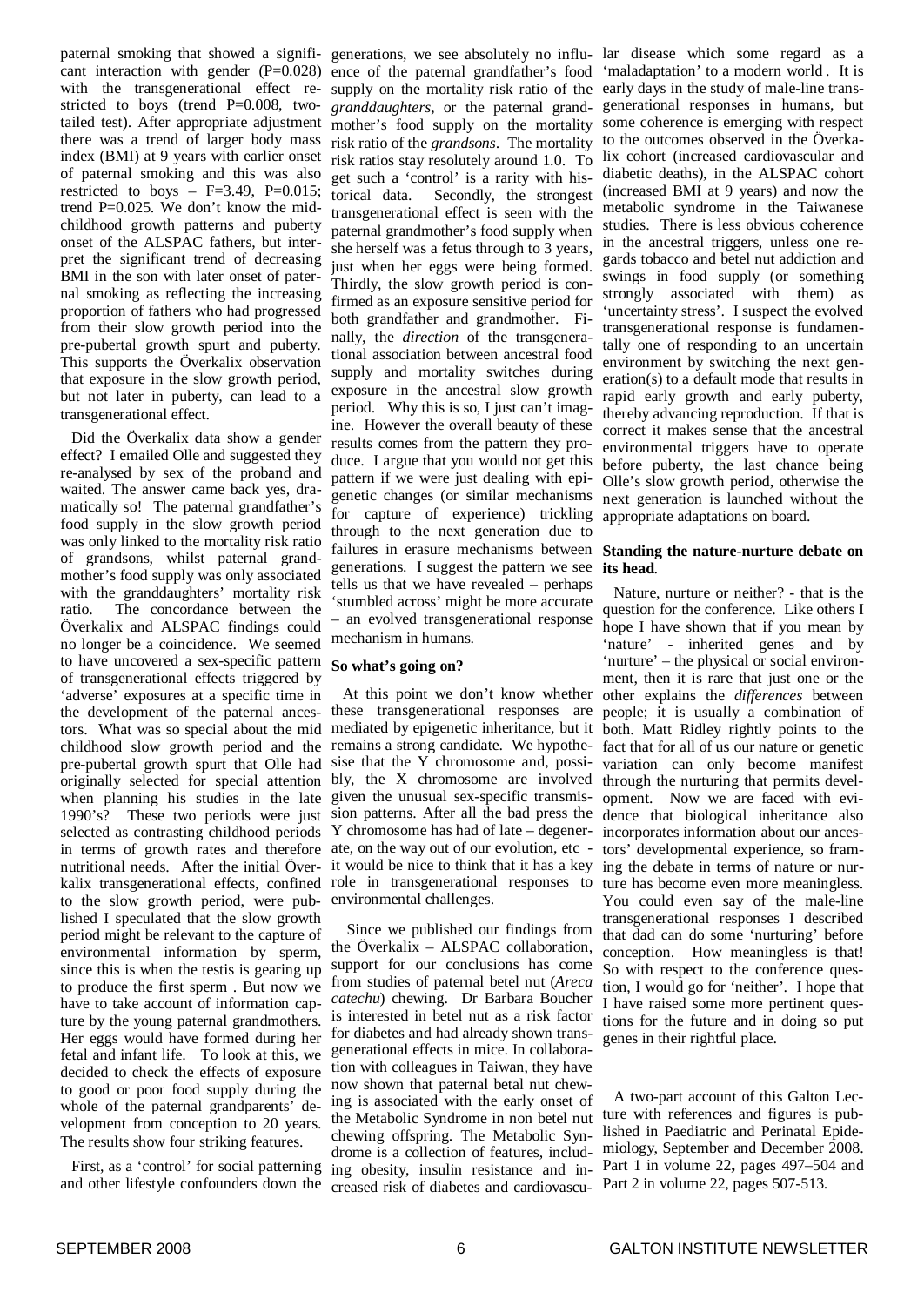#### **Can a cell have a soul?**

#### **An author edited version of**

#### **BMJ Personal View**

(BMJ, 17 May, 2008, Volume 336, p. 1132)

#### **John Burn**

The recent UK parliamentary debate on amendments to the 1990 Human Fertilisation and Embryology Act has brought to the fore again the challenging debate between those who argue that all embryonic stem cell research is immoral tamount to murder. They support adult proves really so do they not also then and those who see immense medical po-stem cell research which shows more achieve instant ensoulment? And why all tential in this area of research. As a clini-promise without the "ethical problems. the fury about admixed embryos, the cow cal geneticist raised in the Christian tradition and interested in gene hunting declare an interest.

and human admixed embryos. In all defensible since the previous limit of 40 cases, legitimate clinical targets may be days, still used in Jewish teaching, exof Parliament to ensure proper ad-mains that this limit was accepted by the dress. Anyone who thinks research funds Church. Benedict XVI is the 265th pope can be misappropriated on the basis of since Peter and one of only 10 to rule in bodies, including the Human Fertilisation ception, which strictly speaking occurs at of benefit and risk; an excellent example of the uterus. is pronuclear transfer to allow a woman carrying a mitochondrial disorder to have her and her partner's chromosomes trans-of a sugar grain, contains a small group ferred to a donor egg. This is work of cells called the inner cell mass which John Burn is professor of clinical which promises effective intervention for will give rise to the embryo proper, or genetics at Newcastle University, UK

families affected by mitochondrial dis-two. Indeed these cells may rarely initiate eases. . The HFEA have access to all nec-up to five identical embryos. Only at essary expertise and can reach reasoned around 14 days when the primitive streak conclusions even in the glare of catchy forms can a single embryo be said to exheadlines.

committees cannot now be left to address, tomere is deserving of personhood even one which lay at the heart of recent if cultivated outside the body because it Easter sermons; stem cell research is an might become a human, then removal of assault on the sanctity of human life. The a cell for preimplantation diagnosis beessence of this whole issue returns to the comes murder. thorny question, "When does life begin?" The Catholic Church has made its position absolutely clear. Life begins at ited haven for opponents; recent work conception and any deliberate generation suggests that introduction of four genes of embryonic stem cells - or, to some, and selection for "nanog" expression can generation of embryos without the inten-identify fibroblasts which have regained tion of implanting into a woman - is tan-their embryonic potential. But if this

and cancer chemoprevention I can claim Catholic history, on 29 June, 1868 Pope cows eggs as mini-incubators, are grown to offer a dispassionate opinion. As head Pius IX issued the Bull *Æterni Patris*, by fusion with a skin cell. They are adult of the Research Institute where some of convoking the first Vatican Council in stem cells. Used solely for research they the most controversial work is underway 1869. . Two decisions influence the cur-present fewer ethical problems than the and having been a signatory to the rent debate; papal infallibility was made practice over many decades of testing Donaldson report which recommended Church dogma and the *Constitution* human sperm by letting them fertilise that this research should proceed, I must *Apostolicae Sedes* rescinded the distinc-Chinese hamster eggs(1), this random Three aspects of stem cell research in tion; in essence,. as a precautionary prin-embryos use tissue from the abattoir to which my Newcastle colleagues have ciple, life should be considered to com- preserve precious human eggs and adspecial interest are mitochondrial trans-mence at conception. Given the advances vance laboratory research which offers plantation, in vitro gamete development in microscopy the latter decision was real hope. presented as a powerful argument in fa-tended to a point where an embryo is a donation were addressed rationally and vour of avoiding blanket legal barri-few millimetres long with a primitive led to the widespread acceptance that the ers. Counter arguments combine anxie-nervous system. The 40 day ruling dates definition of death could no longer deties about misuse of funds, threats to fu-back to Aristotle who concluded that pend on biblical interpretation, so mediture family structure, dangers of cross Man receives his soul after 40 days and cal need dictates that the origin of human species transfer of pathogens and unex-Woman hers after 80 days. Setting aside individuality must be defined with similar pected malformation. None of these the intriguing gender difference, and pragmatic precision. A cell cannot have threats, real or imagined, requires an Act voices of dissent ever since, the fact re-a soul. hype has clearly never seen an MRC the era when the Church's official posi- J. L. ; Cummins J. M. ; Vigil P. Catholic committee at work. Existing statutory tion was that ensoulment occurs at con-University, Santiago, Chile and Embryology Authority, have demon-around 5 days when the blastocyst is Pentoxifylline increases sperm penetrastrated their capacity to judge the balance "taken in" (Latin Concipere) to the wall tion into zona-free hamster oocytes tion between the animated and non-reference having been selected because it animated foetus in the canon law on abor-was from a Catholic university. Admixed

At that point the zygote, about the size

But there is one criticism which such the second week. If an individual blasist. If souls are delivered it is difficult to see how this can occur before the end of

For readers unfamiliar with recent cells being developed, using enucleated Adult stem cell research offers a limhuman hybrids of the tabloids? The stem

Just as protests about cadaver organ

Morales P. (1); Llanos M.; Yovich

without increasing the acrosome reaction Andrologia 1993; 25:359-362